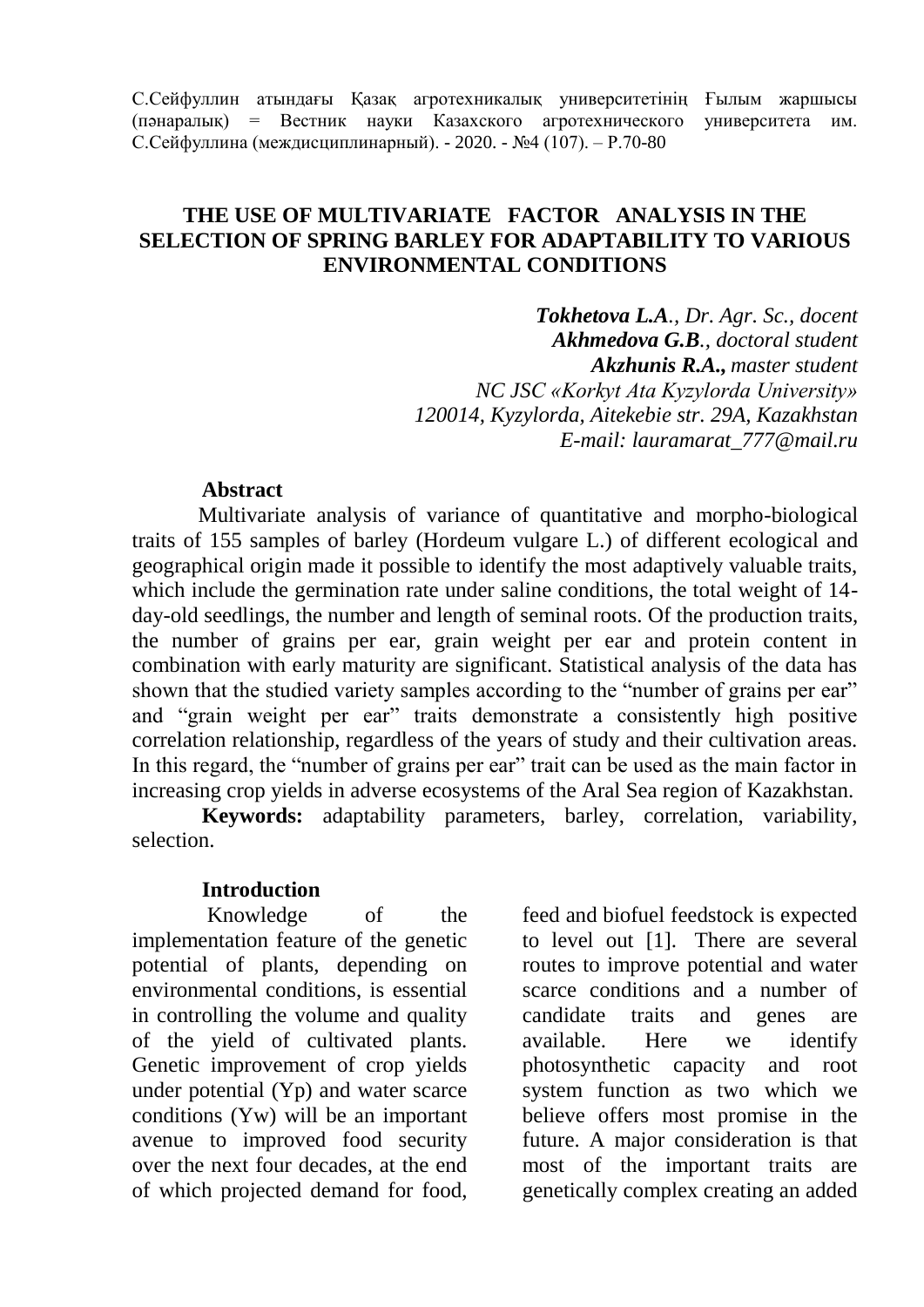challenge. In addition, there prevails an unrealistic view of the time taken to incorporate new traits into varieties for farmers. In the case histories we considered of successful examples of trait integration into breeding the timescale from initial research to the release of new cultivars to farmers or to proof-of-concept in elite germplasm was around 20 years [2]. Changes in crop productivity are difficult to predict but can be explored by scenarios that represent alternative economic and environmental pathways of future development. Ewerta et al [3] developed a simple static approach to estimate future changes in the productivity of food crops in Europe as part of a larger approach of land use change assessment for four scenarios of the IPCC Special Report on Emission Scenarios (SRES) representing alternative future developments of the world that may be global or regional, economic or environmental.

It is evident that in each of the areas of research directly or indirectly related to this task, one can distinguish different levels of achievements: from hypotheses and

models to specific recommendations that the plant breeder and agronomist will be able to use in their practical activities [4]. For example in research by scientist Ramazan Ayranci [5] yield and yield components of 24 winter bread wheat cultivars selected according to registration years were examined and genetic progress was evaluated for these properties by regression analysis method. He found that the annual increase in yield of varieties with genetic progress was 1029 kg da-1. Plant breeders and geneticists as well as statisticians have developed long standing interest in investigating and integrating genotype (G) and genotype-by- environment (GE) in selecting superior genotypes in crop performance trials [7]. It also points out that, using the traditional variation analysis model (ANOVA) or the General linear model (GLM), which provides correct analysis only if all effects are fixed. Ignoring or mishandling random effects can inadvertently lead to inadequate analysis and, consequently, to questionable conclusions appearing in the scientific literature

## . **Literature review**

In the breeding process, to characterize certain properties of the studied variety

or group of varieties, as a rule, many different traits of plant are considered on the basis of the researcher's intuition, their practical experience, and, at the very best, logical analysis. Moreover, often, some of the traits turns out to be unnecessary, because it does not contain meaningful information or is very variable. Factor analysis allows,

firstly, to single out from the whole variety of parameters under study the most significant ones and, secondly, to combine some of them into groups that have a common internal essence, i.e., to express the studied parameters in terms of externally hidden factors. The value of factor analysis also lies in the fact that it does not require preliminary hypotheses; on the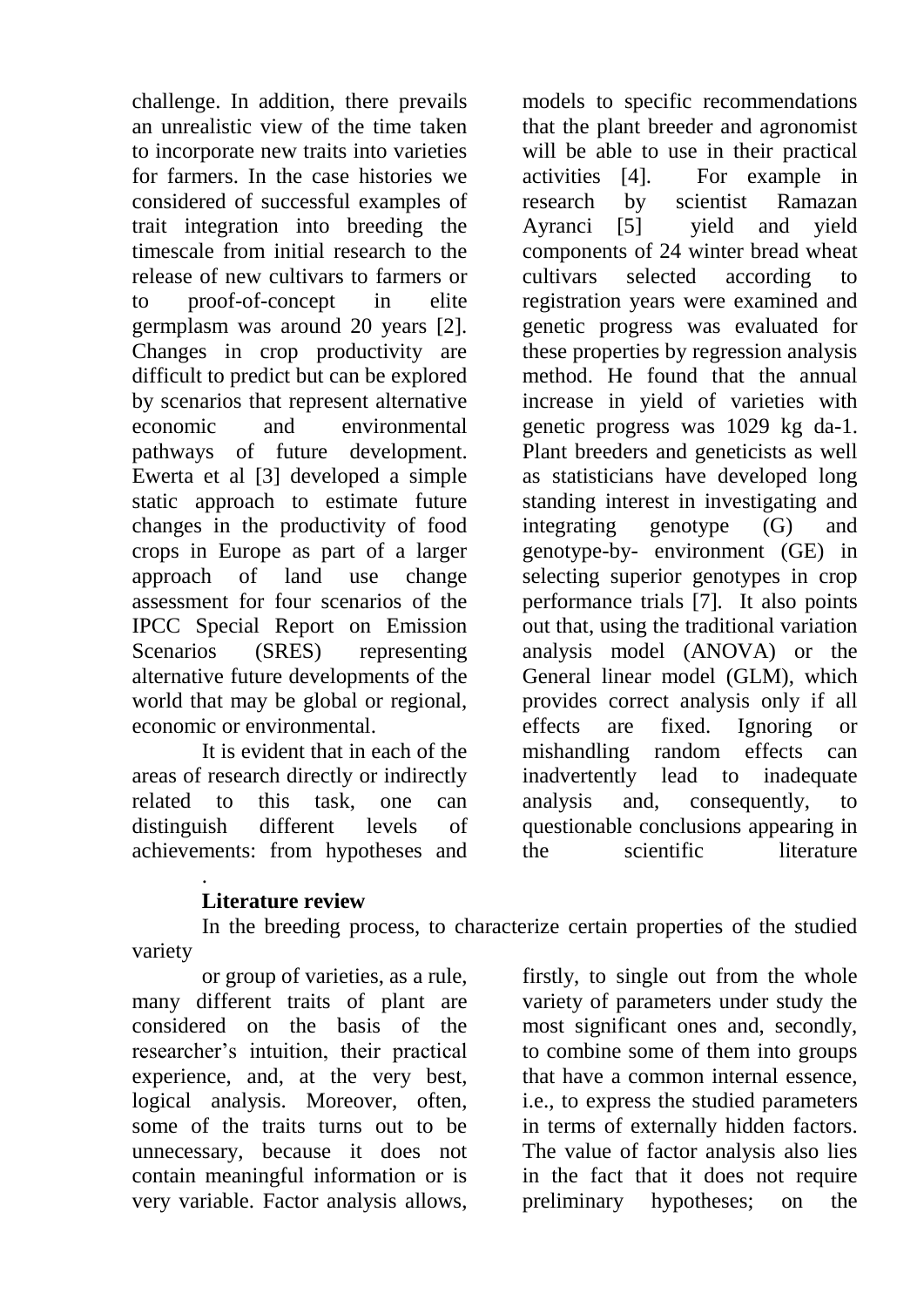contrary, it itself can serve as a method of hypothesizing based on data obtained by other methods [8]. «Manova» is a procedure for assessing differences among several nonmetric dependent variables based on the linear combination of several metric dependent variables. This procedure enables the simultaneous examination of several dependent variables. «Manova» was used by Golinski [9] to assess the effect two pathogens (Fusarium avenaceum and F. culmorum) on three yield components (1000-grain weight, and weight and number of kernels per winter wheat head) of 14 winter wheat cultivars in a two year study. Sanogo and Yang [10] provided remedial measures with examples, in which response variables are temporally and spatially dependent. They also provided a general guideline to choosing multivariate statistical tools based on the nature of independent, dependent and interdependent variables [11-13]. However, Nayak et al. [14] believe that the application of new advanced statistical tools, such as linear and nonlinear mixed models, in the analysis of disease epidemics has

yet to be done. You should not expect that one method / model can cover everything and answer all the questions about a complex system. Biological processes are in a constant state of flux, and it is unlikely that all accidents can be considered by even the most complex model. The model should be quite complex, but no more than necessary to answer the questions posed. Among several models developed so far in the field of plant pathology, only one type of model is widely used in the agricultural industry, from farmers to researchers/ experts. Selecting durum wheat genotypes with broad adaptability in different environments is important before recommending them to achieve a high rate of genotype adoption. Thus, the combined ANOVA analysis of data on the yield of 20 media allowed by scientists to identify very significant differences between genotypes and media, as well as a significant interaction of GE indicated a differential performance of genotypes compared to test media. Such research allows you to purposefully conduct breeding work.

# **Source material, methods and conditions for research**

The purpose of our research is based on the search for sources of morphological and economically valuable traits for creating highly productive barley varieties adapted to the stress conditions of the Aral Sea region using multivariate factor analysis methods.

Selection for one or several traits, without taking into account others associated with them, may lead to undesirable consequences.

Therefore, to identify groups of traits unified in its essence, of the whole totality of the studied ones, we used the method of principal components, which allowed us to identify eight major factors, which accounted for 77% of the genotypic variance of the source traits, explaining the interdependence of the studied indicators for 155 varieties and collection numbers in two contrasting zones of Kazakhstan on soil and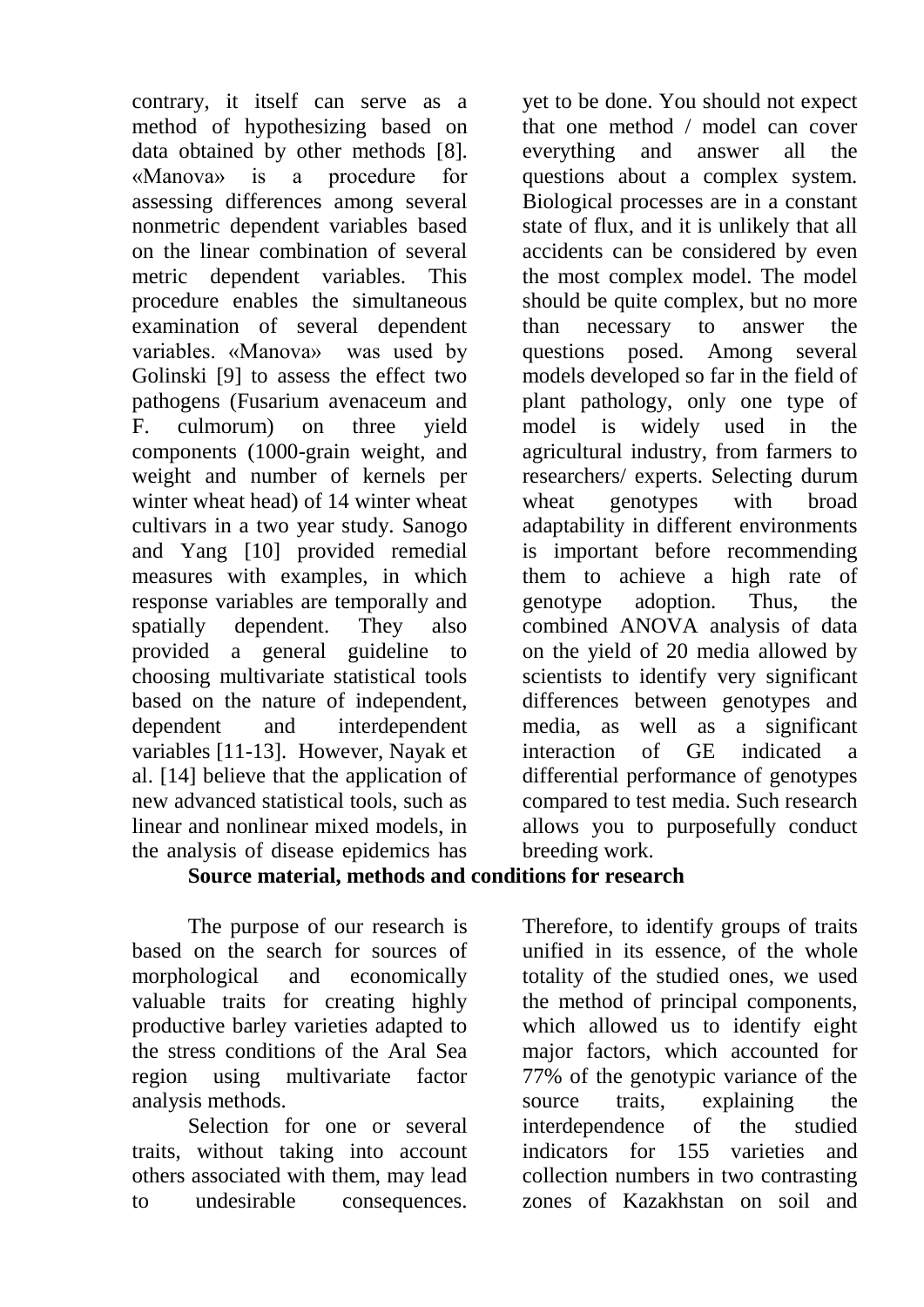climatic conditions: - rice systems of the Kyzylorda region; - piedmont zone of the Almaty region.

The climate of the Kyzylorda region is sharply continental, hot, dry summers and cold winters with unstable snow cover. The average annual air temperature is 9.8<sup>0</sup>С. The climate of the region is very arid. The mean annual precipitation is 129 mm. In some dry years, the fall of rain can be only 40-70 mm. The soil of the experimental field is meadow-boggy, typical for the rice crop rotation of the region. It has a low humus content of up to 1%, a low porosity and a rather high value of dissolved solids of up to 2%. Salinity is chloride-sulfate. Ground waters are at a depth of 1-2 m, salinization of the soil is 15–20 dS/m.

The climatic conditions of the piedmont zone of the Almaty region are characterized by cold winters, hot and dry summers, warm and dry autumn. The average air temperature is  $7.6$ <sup>o</sup>C. The mean annual precipitation is 414 mm. The soil cover is represented by light-chestnut, loamy, more rarely by sandy-loam soils. The humus content reaches up to 3%.

The object of research was 155 collection samples of the countries of near and far abroad. In laboratory conditions, the plants grown up to two weeks of age are taken for analysis: selection of the 10 most aligned plants, determination of seedling length, root length, leaf area, weight of leaves and roots, and a number of other derived values (leaf surface density, top-root weight ratio), as well

**Research results**

as biometric analysis has been carried out according to the methodology of the N.I. Vavilov All-Russian Research Institute of Plant Industry [15, 16].

Sowing of the collection samples was carried out manually. The row length was 1 m in three replications; the placement of the samples was randomized. The distance between the rows was 15 cm, between the seeds in a row was 5 cm. tending the crops of experimental plots was carried out during the growing season. Harvesting was carried out manually as they matured. The main indicators and elements of the yield structure was determined in the plants selected in the full maturity stage: the duration of the growing season, plant height; productive tilling capacity; last internode length; ear length; number of spikelets per ear; number of grains per ear; grain weight per ear, per plant; thousand grain weight; grain weight per 1 m². Factor and correlation analyzes were performed using the ANOVA application program package according to the data for 2014-2019.

The hydrothermal index (HTI) was determined as the ratio of the precipitation amount for a certain period, multiplied by 10, to the sum of effective temperatures above 10°C for the same period. Humidification is optimal if  $HTI = 1-1.5$ , excess if HTI is more than 1.6, insufficient if HTI is less than 1, low if HTI is less than 0.5. Or classification of humidification zones according to HTI: wet  $-1.6$ -1.3; slightly arid 1.3-1.0; arid – 1.0- 0.7; very arid 0.7-0.4; dry  $-$  <0.4.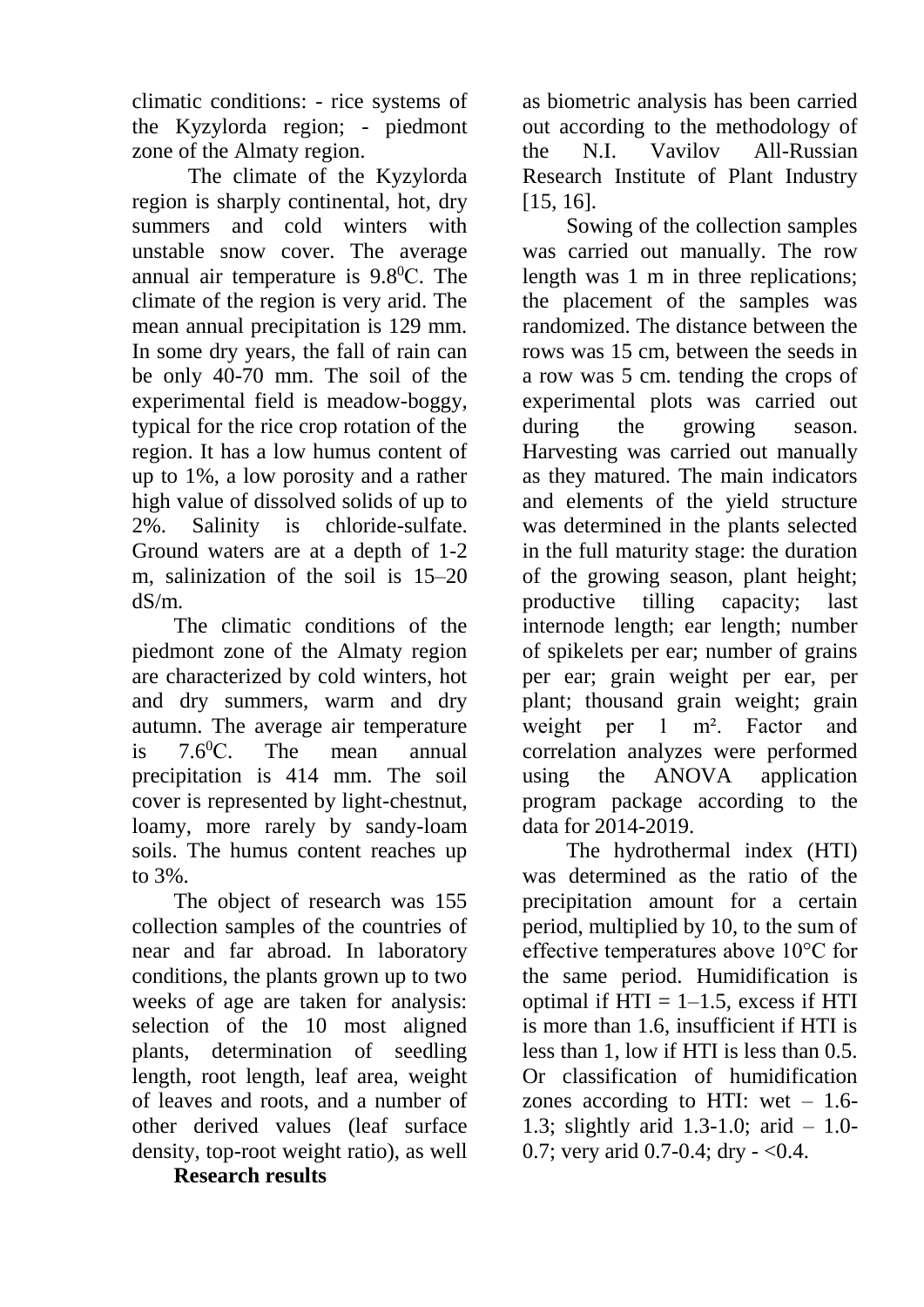Lack of attention to climate changes at the present time is fraught with major economic consequences in the future [17-19]. No economy in the world today is able to actively resist global climate changes and the increasing frequency of formation of extreme weather events. Studies of many years have shown that to date the most cost-effective method for overcoming negative environmental factors is the selection-genetic one, which allows overcoming the water scarcity and a number of other limiting factors owing to adaptive productive varieties.

The Kyzylorda region is geographically located in extremely unfavorable conditions for crop production, where there is a decrease in the water resources of the transboundary Syrdarya river, which creates certain threats in ensuring guaranteed water supply to irrigated lands, causing intense desertification, salinization and deflation of soils, which can become the main obstacle to sustainable economic growth and social development of Kazakhstan. Therefore, within the framework of the crop production diversification program of the Kyzylorda region, it is planned to expand the area under lesswater-consuming agricultural crops, including fodder-grain crop - barley, which is one of the leading crops in the world, due to its adaptive capabilities, high yield and versatile use.

It should be noted that various conditions of moisture supply and temperature regime during the years of research made it possible to give an objective assessment of the collection samples of spring barley. Thus, the

most adverse weather and climate conditions were the years 2014, 2017, 2018 and, according to the hydrothermal index, they were characterized as hyperarid. The hydrothermal index for the entire growing period was not more than 0.12. The average daily temperatures during the initiation of reproductive organs exceeded the long-time average annual indicators by 5 and 3°C. During the flowering period of barley, daytime temperatures reached more than 40°C, which significantly reduced the set of grains. Precipitation during the "earing-ripening" period did not have a positive effect on the crop yield, since during this period the plants were in the wax-ripeness stage. Such conditions contributed to the rapid passage of the key stages of barley development, in particular, "tillering-booting" ( $HTI = 0.03$ ) and "booting- earing" (HTI =  $0.04$ ), except for the "sowing-seedlings" period, when the sum of effective temperatures were insufficient for germination of grain, which led to the late emergence of seedlings and a decrease in field germination. In this regard, in 2014 a shortening of the growing period was observed and averaged 74 days. The proportion of early-maturing samples in the collection was more than 75%.

Although, according to HTI for the entire growing period of 2015, 2016, 2019, they are described as arid, but they are characterized by sufficient moisture supply during such critical periods as "tillering-booting"  $(HTI = 1.55)$  and "booting- earing"  $(HTI = 1.17)$ , which has positively affected the formation of reproductive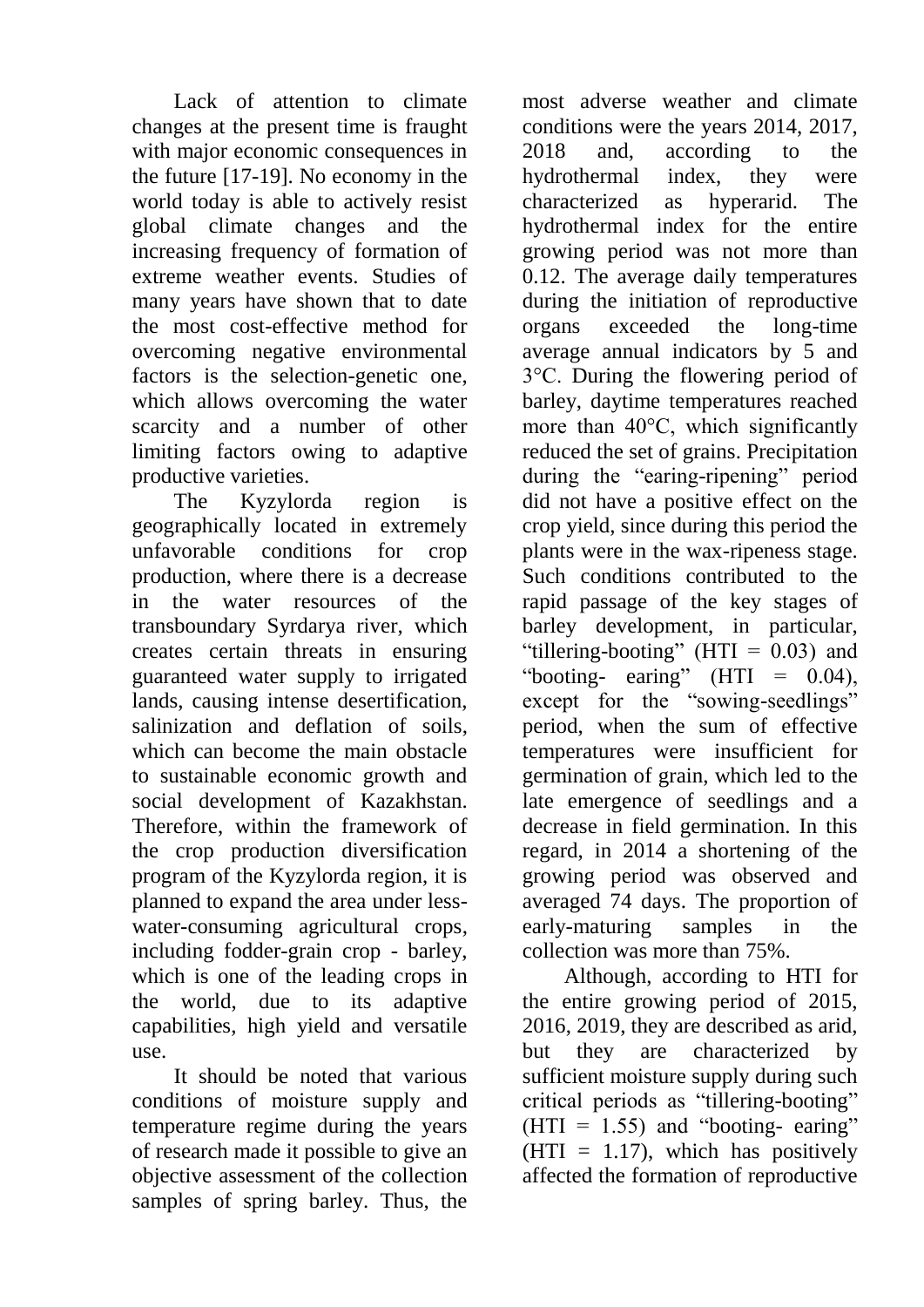organs and determined the high yield of barley in these years.

To determine the dependence of the duration of the growing period on meteorological conditions, a correlation analysis was carried out between the moisture and heat supply, as well as the hydrothermal index and the duration of the growing stages by varieties. A strong influence of moisture supply conditions on the duration of the barley growing period has been revealed, which is confirmed by high correlation coefficients  $(r =$ 0.83 ...  $0.91 \pm 0.2$ ). Regardless of the variety, an increase in precipitation and a decrease in the sum of effective temperatures contributed to the extension of the growing period. Analyzing the correlation dependence

between the interstage periods and the duration of the growing period, it has been found that a change in the duration of any period leads to a significant change in the duration of the entire growing period. Thus, an analysis of the duration of the growing period showed that simultaneously ripening variety samples often differ sharply in the duration of individual stages [20].

The first component accounts for 25% of the total variation and, irrespective of cultivation zones, has maximum loads on the length of 14 day-old seedlings (0.33 and 0.32), the length (0.33 and 0.32) and area of seedling leaf (0.32), and the total weight of 14-day-old seedlings (0.32) in 1.5% NaCl solution (table 1).

| Table 1 - Factorial table of selection traits of barley samples (Kyzylorda |
|----------------------------------------------------------------------------|
| region)                                                                    |

|                                | 1       | $\overline{2}$ | $\overline{3}$ | $\overline{4}$ | 5       | 6       | $\overline{7}$ | 8       |
|--------------------------------|---------|----------------|----------------|----------------|---------|---------|----------------|---------|
| <b>Traits</b>                  |         |                |                |                |         |         |                |         |
| Growing period,                | 0.01    | $-0.13$        | 0.15           | 0.20           | 0.07    | 0.33    | 0.18           | 0.13    |
| days                           |         |                |                |                |         |         |                |         |
| Plant height, cm               | 0.02    | 0.21           | 0.16           | 0.01           | 0.37    | $-0.29$ | 0.10           | 0.31    |
| Number of ears $1 \text{ m}^2$ | 0.03    | 0.13           | 0.31           | 0.26           | $-0.11$ | 0.24    | $-0.08$        | $-0.01$ |
| Upper internode                | $-0.01$ | 0.25           | $-0.06$        | 0.34           | 0.15    | $-0.12$ | 0.09           | 0.12    |
| length, cm                     |         |                |                |                |         |         |                |         |
| Ear length, cm                 | $-0.04$ | 0.18           | 0.01           | 0.07           | 0.01    | $-0.08$ | $-0.21$        | $-0.07$ |
| Number of grains               | $-0.06$ | 0.33           | 0.25           | $-0.07$        | 0.22    | $-0.07$ | $-0.05$        | 0.15    |
| per ear, pcs                   |         |                |                |                |         |         |                |         |
| 1000-grain weight,             | 0.06    | $-0.02$        | 0.30           | 0.25           | $-0.18$ | 0.06    | 0.03           | $-0.36$ |
| g                              |         |                |                |                |         |         |                |         |
| Grain weight per               | $-0.04$ | 0.31           | 0.30           | 0.13           | 0.07    | $-0.05$ | $-0.15$        | 0.00    |
| ear, g                         |         |                |                |                |         |         |                |         |
| Yield, $g/m^2$                 | $-0.05$ | 0.26           | 0.32           | 0.24           | 0.05    | 0.05    | $-0.08$        | 0.09    |
| Protein, %                     | $-0.01$ | 0.27           | $-0.35$        | $-0.01$        | 0.09    | $-0.29$ | $-0.11$        | $-0.11$ |
| Starch, %                      | $-0.01$ | $-0.18$        | 0.26           | 0.12           | $-0.09$ | 0.31    | 0.26           | 0.19    |
| Extractivity, %                | 0.01    | $-0.02$        | 0.13           | $-0.02$        | 0.10    | 0.45    | $-0.02$        | $-0.23$ |
| Germination rate in            | 0.32    | $-0.04$        | 0.12           | 0.12           | 0.18    | 0.16    | 0.08           | $-0.01$ |
| 1.5% NaCl solution             |         |                |                |                |         |         |                |         |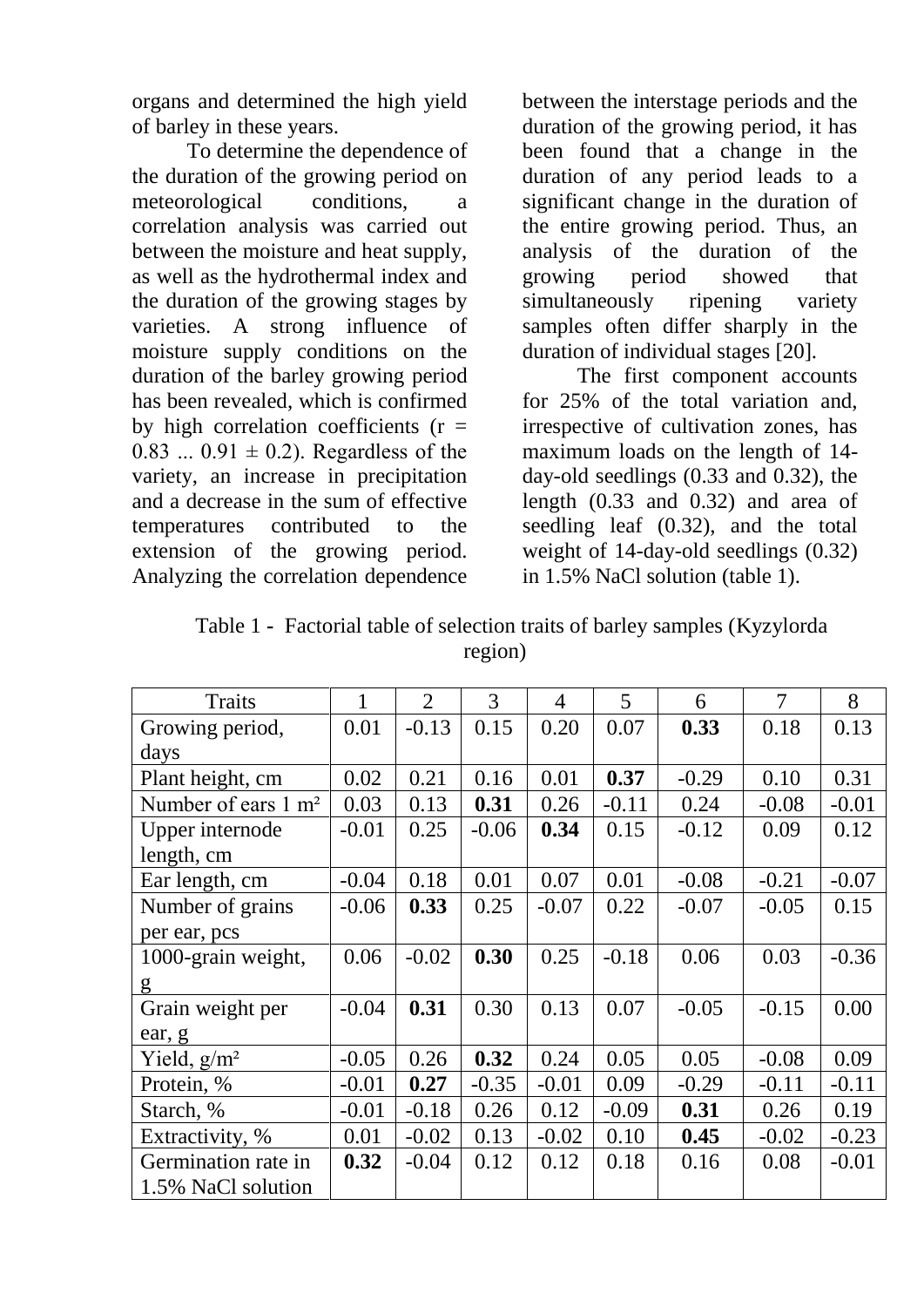| Length of 14-day-<br>old seedlings, cm | 0.33    | 0.02    | 0.06    | $-0.09$ | 0.03    | $-0.02$ | 0.08    | $-0.02$        |
|----------------------------------------|---------|---------|---------|---------|---------|---------|---------|----------------|
| Length of seminal                      | 0.25    | $-0.13$ | 0.12    | $-0.01$ | 0.03    | $-0.21$ | 0.01    | 0.06           |
| roots, cm                              |         |         |         |         |         |         |         |                |
| Length of seedling                     | 0.33    | $-0.01$ | 0.13    | $-0.09$ | 0.01    | $-0.06$ | 0.05    | $-0.04$        |
| leaf, cm                               |         |         |         |         |         |         |         |                |
| Area of seedling                       | 0.32    | $-0.01$ | 0.12    | $-0.11$ | 0.01    | $-0.06$ | 0.05    | 0.01           |
| leaves, cm                             |         |         |         |         |         |         |         |                |
| Leaf surface                           | $-0.14$ | 0.14    | $-0.28$ | 0.08    | 0.24    | 0.09    | 0.36    | 0.03           |
| density, mg/cm <sup>2</sup>            |         |         |         |         |         |         |         |                |
| Weight of seedling                     | 0.29    | 0.12    | $-0.04$ | $-0.11$ | 0.17    | 0.08    | 0.27    | $-0.04$        |
| leaves, g                              |         |         |         |         |         |         |         |                |
| Weight of seedling                     | 0.18    | $-0.28$ | 0.05    | 0.30    | $-0.08$ | $-0.22$ | $-0.07$ | 0.01           |
| roots, g                               |         |         |         |         |         |         |         |                |
| Radicle thickness,                     | $-0.01$ | 0.21    | 0.09    | $-0.04$ | $-0.39$ | $-0.16$ | 0.45    | $-0.13$        |
| mm                                     |         |         |         |         |         |         |         |                |
| Stem thickness, mm                     | 0.06    | $-0.21$ | $-0.11$ | 0.05    | 0.44    | 0.14    | $-0.33$ | 0.19           |
| Layers of leaves,                      | $-0.02$ | $-0.08$ | 0.05    | $-0.15$ | 0.33    | 0.03    | 0.09    | $-0.49$        |
| pcs                                    |         |         |         |         |         |         |         |                |
| Total weight of 14-                    | 0.32    | $-0.04$ | 0.16    | 0.07    | 0.09    | $-0.05$ | 0.18    | $-0.02$        |
| day-old seedlings, g                   |         |         |         |         |         |         |         |                |
| Total weight ratio to                  | $-0.06$ | $-0.03$ | $-0.26$ | 0.37    | 0.15    | $-0.01$ | 0.28    | 0.04           |
| leaf area, mg/cm <sup>2</sup>          |         |         |         |         |         |         |         |                |
| Top-root weight                        | $-0.04$ | 0.09    | $-0.01$ | $-0.43$ | $-0.14$ | 0.18    | 0.02    | 0.35           |
| ratio, mg                              |         |         |         |         |         |         |         |                |
| Root-top weight                        | 0.09    | $-0.31$ | 0.07    | 0.31    | $-0.20$ | $-0.20$ | $-0.15$ | 0.02           |
| ratio, mg                              |         |         |         |         |         |         |         |                |
| Germination rate in                    | 0.29    | 0.19    | $-0.23$ | 0.04    | $-0.14$ | 0.16    | $-0.02$ | 0.30           |
| sucrose solution 14                    |         |         |         |         |         |         |         |                |
| atm.,%                                 |         |         |         |         |         |         |         |                |
| Number of seminal                      | 0.31    | 0.22    | $-0.17$ | 0.24    | $-0.13$ | 0.04    | $-0.28$ | $-0.08$        |
| roots of 7-day-old                     |         |         |         |         |         |         |         |                |
| seedlings in sucrose                   |         |         |         |         |         |         |         |                |
| solution, pcs                          |         |         |         |         |         |         |         |                |
| Length of seminal                      | 0.29    | 0.20    | 0.18    | 0.06    | $-0.12$ | 0.19    | $-0.12$ | 0.06           |
| roots of 7-day-old                     |         |         |         |         |         |         |         |                |
| seedlings in sucrose                   |         |         |         |         |         |         |         |                |
| solution, cm                           |         |         |         |         |         |         |         |                |
| Variance of                            | 8.16    | 4.03    | 3.59    | 2.55    | 2.11    | 1.93    | 1.73    | 1.47           |
| components, $\%$                       |         |         |         |         |         |         |         |                |
| Impact ratio of                        | 25      | 12      | 11      | 8       | 6       | 6       | 5       | $\overline{A}$ |
| components, %                          |         |         |         |         |         |         |         |                |
| Cumulative value,                      | 25      | 37      | 48      | 56      | 62      | 68      | 73      | 77             |
| $\%$                                   |         |         |         |         |         |         |         |                |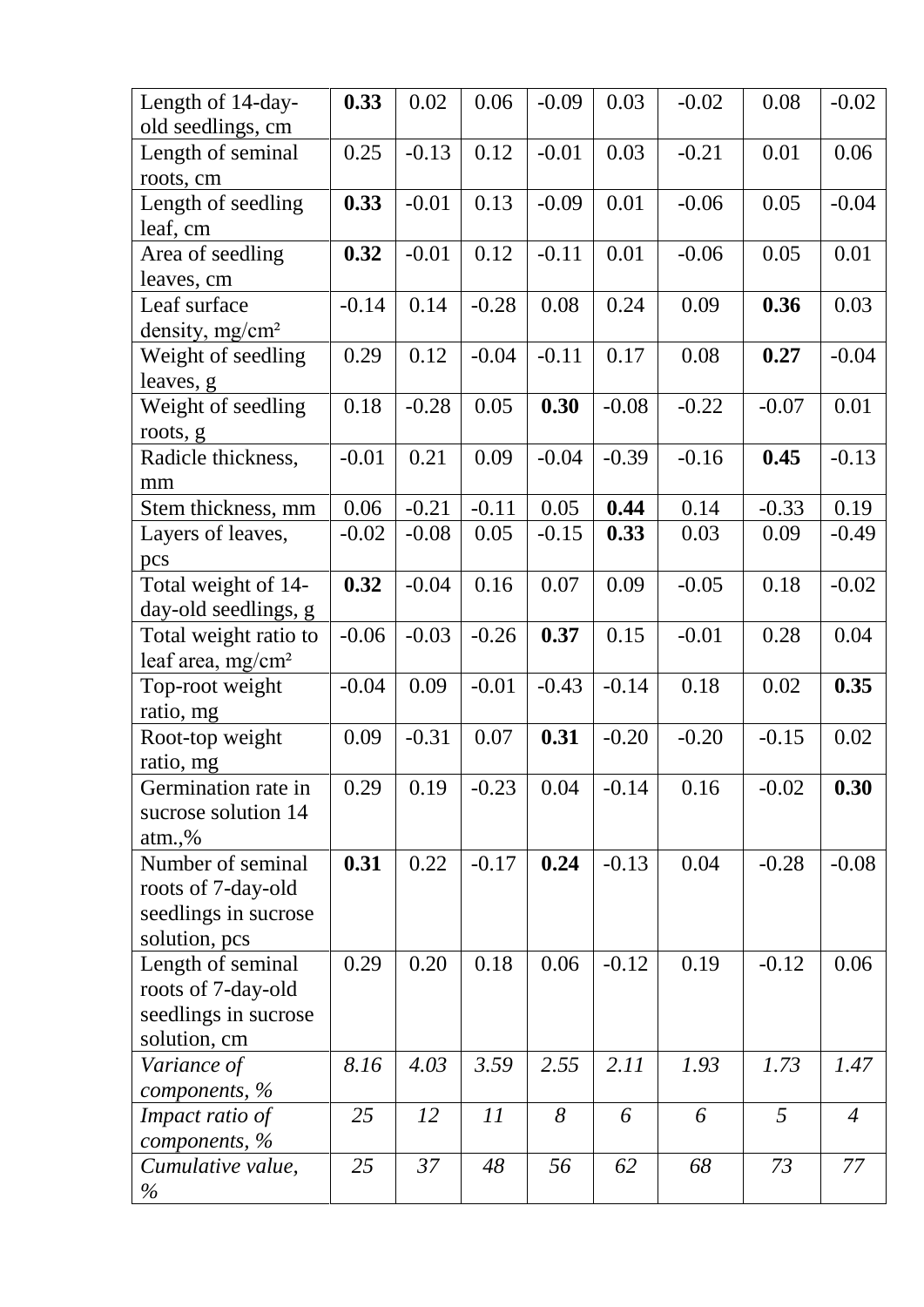Rice is the main crop in the irrigated agriculture zone of the Aral Sea region of Kazakhstan. The rice culture is hygrophytic and requires a large amount of irrigation water as well as a washing irrigation regime, which contributes to the leaching of salts from rice paddies. In the rice crop rotation, an active process of salt accumulation in the soil occurs after the rice stage. This happens because of the secondary soil salinization. In the conditions of the Kyzylorda region, the highest loads are also observed in the germination rate in 1.5% NaCl solution (0.32) and the number of seminal roots of 7-day-old seedlings in sucrose solution  $(0.31)$ . Based on the meaning of these traits, the first component can be called the adaptability factor, which has the greatest impact on the volume and quality of the yield in the environmentally unfavorable conditions of the Aral Sea region of Kazakhstan. Thus, the intensity of the early growth determines the resistance to salinity in the early stages of ontogenesis of barley plants, accordingly, to the fullness of seedlings, optimal plant stand and total yield. The number of seminal roots in sucrose solution to a large extent predetermines adaptive capacity to drought, associated with low relative air humidity during the formation of reproductive organs.

In studies by Acreche [1] of different wheat varieties representing different epochs of genetic improvement in the Mediterranean region of Spain, yields were linearly and positively related to the number of grains per m2, while the average

grain weight did not show any clear trend with the year of production of varieties. The increase in the number of grains was more associated with an increase in the number of grains per ear than with differences in the number of ears per  $m^2$ .

Abera K. [21] has identified the strong positive correlation of root length with thousand seed weight, harvest index and grain yield in combination with other agronomic performances in the field could be used as selection criteria for drought tolerance. Our analysis has revealed that the maximum loads on the second factor (13% of the total variance) in the conditions of the Almaty region have the number of grains per ear, 1000-grain weight, grain weight per ear, yield and is construed as a productivity factor (table 2). In the conditions of the Kyzylorda region, the production traits are conditionally divided into two types, so on the second factor, with a maximum load of the total variance of 12%, has included the number of grains per ear, grain weight per ear, protein content and is called the ear productivity factor, the third factor (11% of the total variance), combining the number of ears per 1 m², 1000-grain weight and yield is called the plant productivity factor. The cumulative variance of the final productivity factor in the conditions of the Kyzylorda region is 23%. The third (10%) and fifth factors (6%) in the Almaty region; the fourth (8%), seventh (5%) and eighth (4%) factors in the Kyzylorda region are characterized by us as physiological.

The main limiting factor in the conditions of the Aral Sea region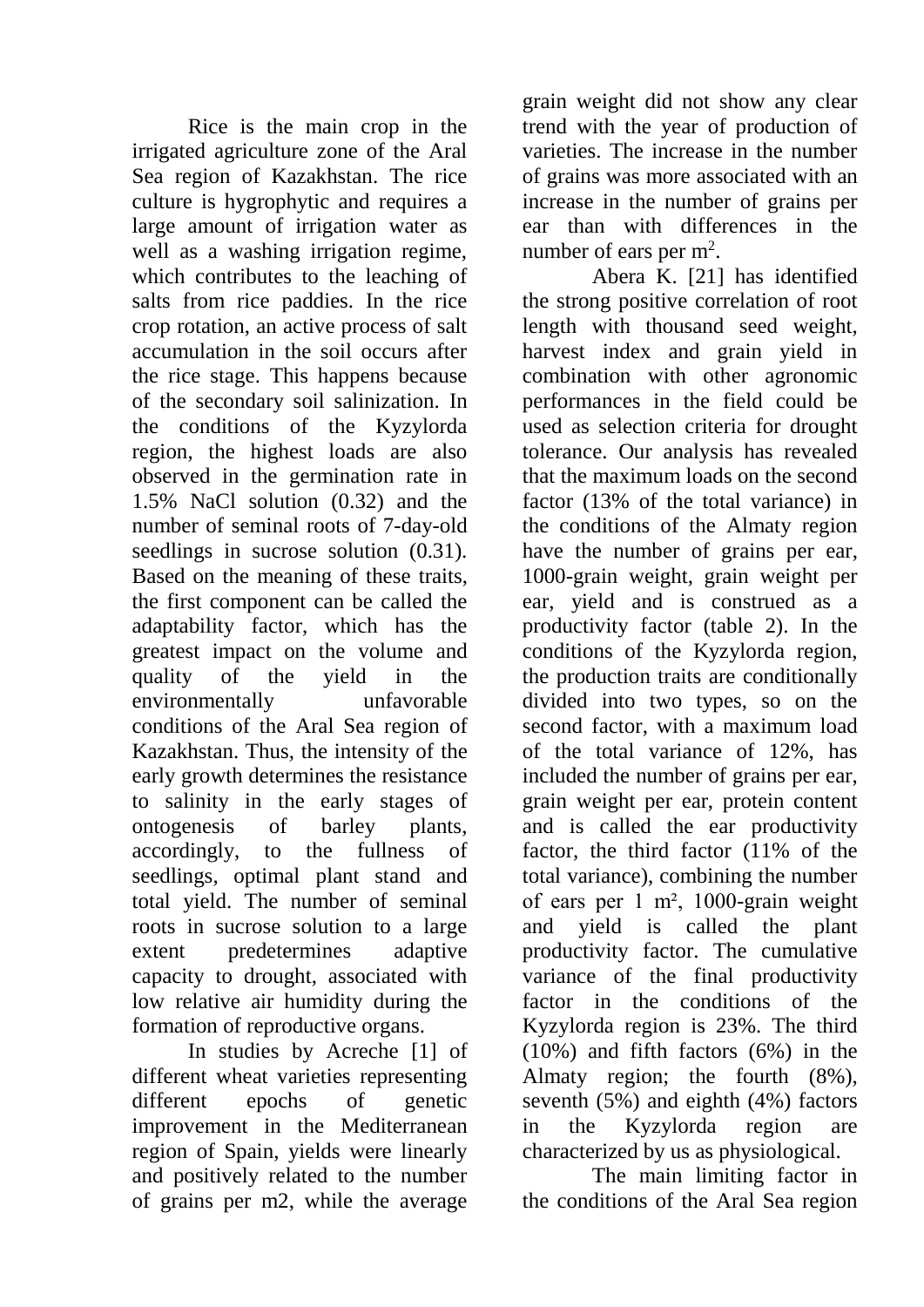of Kazakhstan is the climate aridity, in this respect, the physiological factor that have maximum loads on the upper internode length  $(0.34)$ , the weight of roots of 14-day-old roots of  $14$ -day-old seedlings  $(0.30)$ , the total weight ratio

of plants to leaf area,  $mg/cm^2$  (0.37), the root-top weight ratio (0.31), the radicle thickness  $(0.45)$  determines the resistance of the varieties during critical growing periods, that is, at an earlier age.

| Table 2 - Factorial table of selection traits of barley samples (Almaty region) |
|---------------------------------------------------------------------------------|
|---------------------------------------------------------------------------------|

| <b>Traits</b>                   | 1       | $\overline{2}$ | 3       | $\overline{4}$ | 5       | 6       | 7       | 8       |
|---------------------------------|---------|----------------|---------|----------------|---------|---------|---------|---------|
| Growing period, days            | 0.06    | $-0.05$        | $-0.22$ | $-0.02$        | 0.16    | 0.19    | $-0.18$ | 0.05    |
| Plant height, cm                | $-0.01$ | 0.24           | $-0.09$ | 0.05           | 0.26    | $-0.07$ | $-0.10$ | 0.35    |
| Number of ears 1 m <sup>2</sup> | 0.01    | 0.02           | $-0.09$ | $-0.13$        | 0.27    | $-0.01$ | 0.28    | $-0.50$ |
| Upper internode                 | 0.08    | 0.11           | $-0.03$ | $-0.05$        | $-0.09$ | $-0.19$ | 0.37    | $-0.09$ |
| length, cm                      |         |                |         |                |         |         |         |         |
| Ear length, cm                  | 0.03    | 0.18           | 0.16    | $-0.06$        | $-0.13$ | 0.05    | 0.03    | 0.42    |
| Number of grains per            | 0.04    | 0.36           | $-0.01$ | $-0.12$        | $-0.18$ | 0.13    | 0.11    | $-0.14$ |
| ear, pcs                        |         |                |         |                |         |         |         |         |
| 1000-grain weight, g            | 0.11    | 0.33           | 0.01    | 0.01           | 0.15    | 0.12    | $-0.31$ | $-0.01$ |
| Grain weight per ear, g         | 0.09    | 0.43           | 0.03    | $-0.06$        | 0.01    | 0.15    | $-0.14$ | $-0.10$ |
| Yield, $g/m^2$                  | 0.09    | 0.43           | $-0.01$ | $-0.07$        | 0.07    | 0.13    | $-0.08$ | $-0.18$ |
| Protein, %                      | $-001$  | 0.16           | $-0.19$ | 0.32           | 0.02    | $-0.36$ | 0.11    | $-0.06$ |
| Starch, %                       | $-0.03$ | 0.01           | 0.17    | $-0.29$        | 0.09    | 0.31    | 0.23    | 0.01    |
| Extractivity, %                 | 0.05    | $-0.15$        | 0.05    | $-0.21$        | $-0.13$ | 0.30    | $-0.09$ | 0.02    |
| Germination rate in             | 0.24    | 0.02           | 0.12    | 0.24           | $-0.13$ | $-0.13$ | $-0.18$ | $-0.03$ |
| 1.5% NaCl solution              |         |                |         |                |         |         |         |         |
| Length of 14-day-old            | 0.32    | $-0.01$        | 0.01    | $-0.05$        | 0.11    | $-0.11$ | 0.02    | 0.08    |
| seedlings, cm                   |         |                |         |                |         |         |         |         |
| Length of seminal               | 0.24    | 0.02           | $-0.22$ | $-0.05$        | 0.09    | $-0.14$ | $-0.06$ | $-0.06$ |
| roots, cm                       |         |                |         |                |         |         |         |         |
| Length of seedling              | 0.32    | $-0.04$        | $-0.02$ | $-0.14$        | 0.06    | $-0.09$ | 0.03    | 0.05    |
| leaf, cm                        |         |                |         |                |         |         |         |         |
| Area of seedling                | 0.32    | $-0.05$        | $-0.02$ | $-0.13$        | 0.08    | $-0.09$ | $-0.01$ | 0.01    |
| leaves, cm                      |         |                |         |                |         |         |         |         |
| Leaf surface density,           | $-0.14$ | 0.11           | 0.16    | 0.33           | 0.30    | 0.19    | 0.18    | 0.01    |
| $mg/cm^2$                       |         |                |         |                |         |         |         |         |
| Weight of seedling              | 0.28    | $-0.01$        | 0.16    | 0.03           | 0.29    | 0.07    | 0.14    | $-0.01$ |
| leaves, g                       |         |                |         |                |         |         |         |         |
| Weight of seedling              | 0.18    | 0.05           | $-0.38$ | 0.03           | $-0.26$ | 0.09    | 0.02    | 0.06    |
| roots, g                        |         |                |         |                |         |         |         |         |
| Radicle thickness, mm           | 0.01    | 0.25           | 0.24    | $-0.15$        | $-0.08$ | $-0.25$ | 0.27    | 0.18    |
| Stem thickness, mm              | 0.05    | $-0.22$        | $-0.24$ | 0.24           | 0.16    | 0.25    | $-0.24$ | $-0.18$ |
| Layers of leaves, pcs           | $-0.03$ | $-0.17$        | $-0.09$ | $-0.08$        | 0.28    | 0.07    | 0.21    | 0.39    |
| Total weight of 14-             | 0.32    | 0.13           | $-0.06$ | 0.05           | 0.09    | 0.09    | 0.11    | 0.03    |
| day-old seedlings, g            |         |                |         |                |         |         |         |         |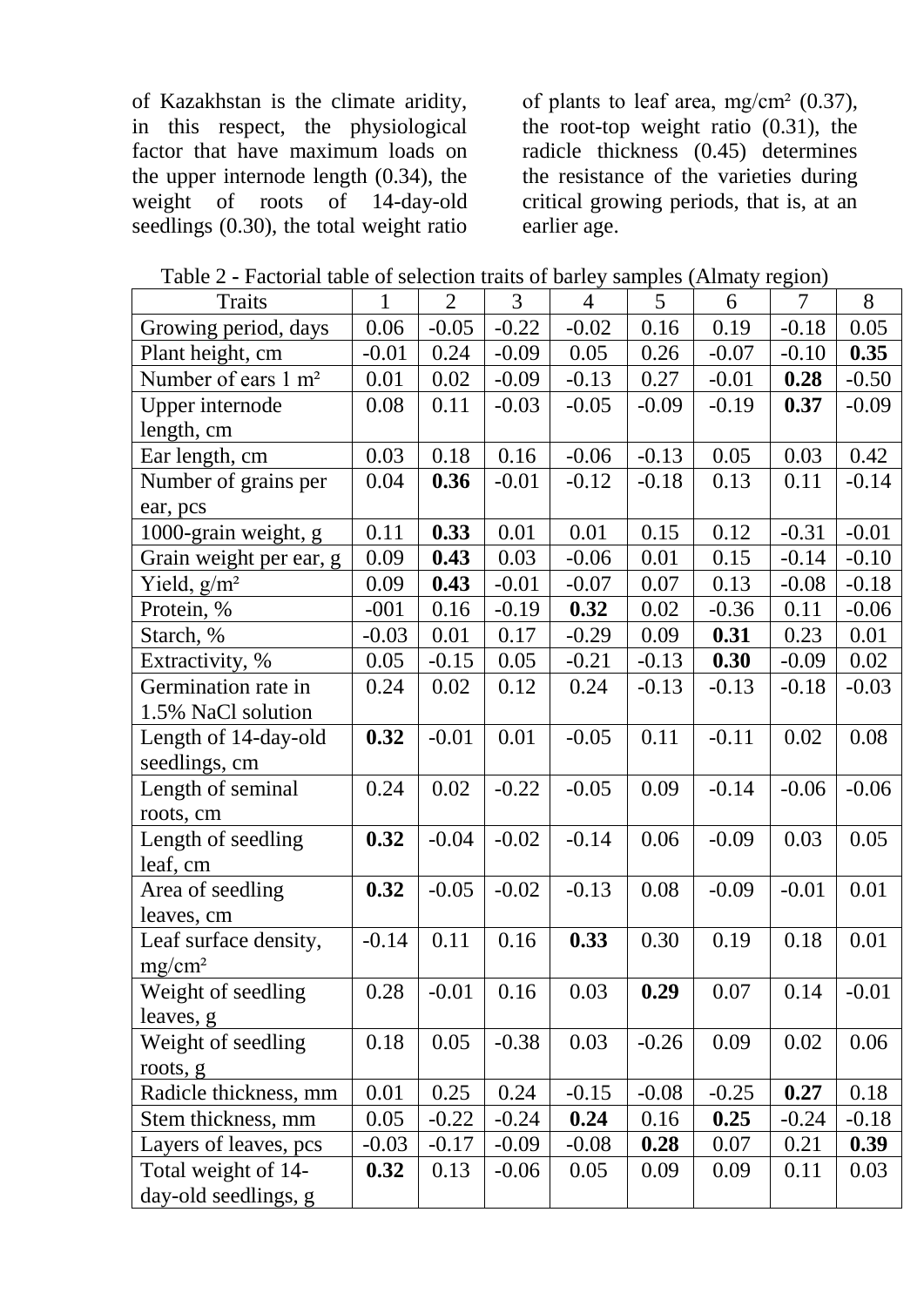| Total weight ratio to  | $-0.06$ | 0.12    | $-0.09$ | 0.41    | 0.04    | 0.26    | 0.26    | 0.03           |
|------------------------|---------|---------|---------|---------|---------|---------|---------|----------------|
| leaf area, $mg/cm^2$   |         |         |         |         |         |         |         |                |
| Top-root weight ratio, | $-0.04$ | $-0.05$ | 0.25    | $-0.04$ | 0.13    | $-0.41$ | $-0.30$ | $-0.08$        |
| mg                     |         |         |         |         |         |         |         |                |
| Root-top weight ratio, | 0.09    | 0.06    | $-0.39$ | 0.01    | $-0.38$ | 0.02    | $-0.05$ | 0.10           |
| mg                     |         |         |         |         |         |         |         |                |
| Germination rate in    | 0.20    | 0.03    | 0.29    | 0.27    | $-0.13$ | $-0.01$ | $-0.07$ | 0.04           |
| sucrose solution 14    |         |         |         |         |         |         |         |                |
| $atm.$ %               |         |         |         |         |         |         |         |                |
| Number of seminal      | 0.16    | $-0.14$ | 0.28    | 0.18    | $-0.24$ | 0.06    | 0.01    | $-0.04$        |
| roots of 7-day-old     |         |         |         |         |         |         |         |                |
| seedlings in sucrose   |         |         |         |         |         |         |         |                |
| solution, pcs          |         |         |         |         |         |         |         |                |
| Length of seminal      | 0.17    | 0.13    | 0.25    | 0.23    | $-0.17$ | 0.05    | 0.02    | $-0.22$        |
| roots of 7-day-old     |         |         |         |         |         |         |         |                |
| seedlings in sucrose   |         |         |         |         |         |         |         |                |
| solution, cm           |         |         |         |         |         |         |         |                |
| Variance of            | 8.34    | 4.15    | 3.27    | 2.80    | 2.04    | 1.89    | 1.62    | 1.40           |
| components, %          |         |         |         |         |         |         |         |                |
| Impact ratio of        | 25      | 13      | 10      | 8       | 6       | 6       | 5       | $\overline{4}$ |
| components, $\%$       |         |         |         |         |         |         |         |                |
| Cumulative value, %    | 25      | 38      | 48      | 56      | 62      | 68      | 73      | 77             |

The fifth (6%) under the conditions of rice systems and the eighth (4%) factors in the piedmont zone were defined as morphological and included the plant height, layers of leaves in a 1.5% NaCl solution.

In both zones, the sixth factor (6%) is characterized by the values of protein and starch content, and extractivity, that is, it is associated with quality indicators of grain, in combination with a longer growing period, and protein with early maturity.

Further, to increase the effectiveness of the selection by the factor analysis method, we determined the interdependence of various biological and economically valuable parameters. The close contingence of traits allows to

evaluate indirectly the parameters of one according to the indicators of the other. However, the contingence of traits of plant productivity varies significantly depending on the soil and climatic conditions of cultivation [22].

It was established that in the conditions of saline soils of rice systems in the Aral Sea region of Kazakhstan, a high positive correlation relationship was found between the grain weight per ear and the grain weight per 1 m<sup>2</sup> ( $r = 0.77$ ); the number of grains per ear and the grain weight per ear  $(r = 0.72)$ ; the number of grains per ear and the grain weight per 1 m<sup>2</sup> ( $r = 0.66$ ). The average correlation relationships with positive values were found between the number of ears per 1 m² and the grain weight per  $1 \text{ m}^2$ ; the plant height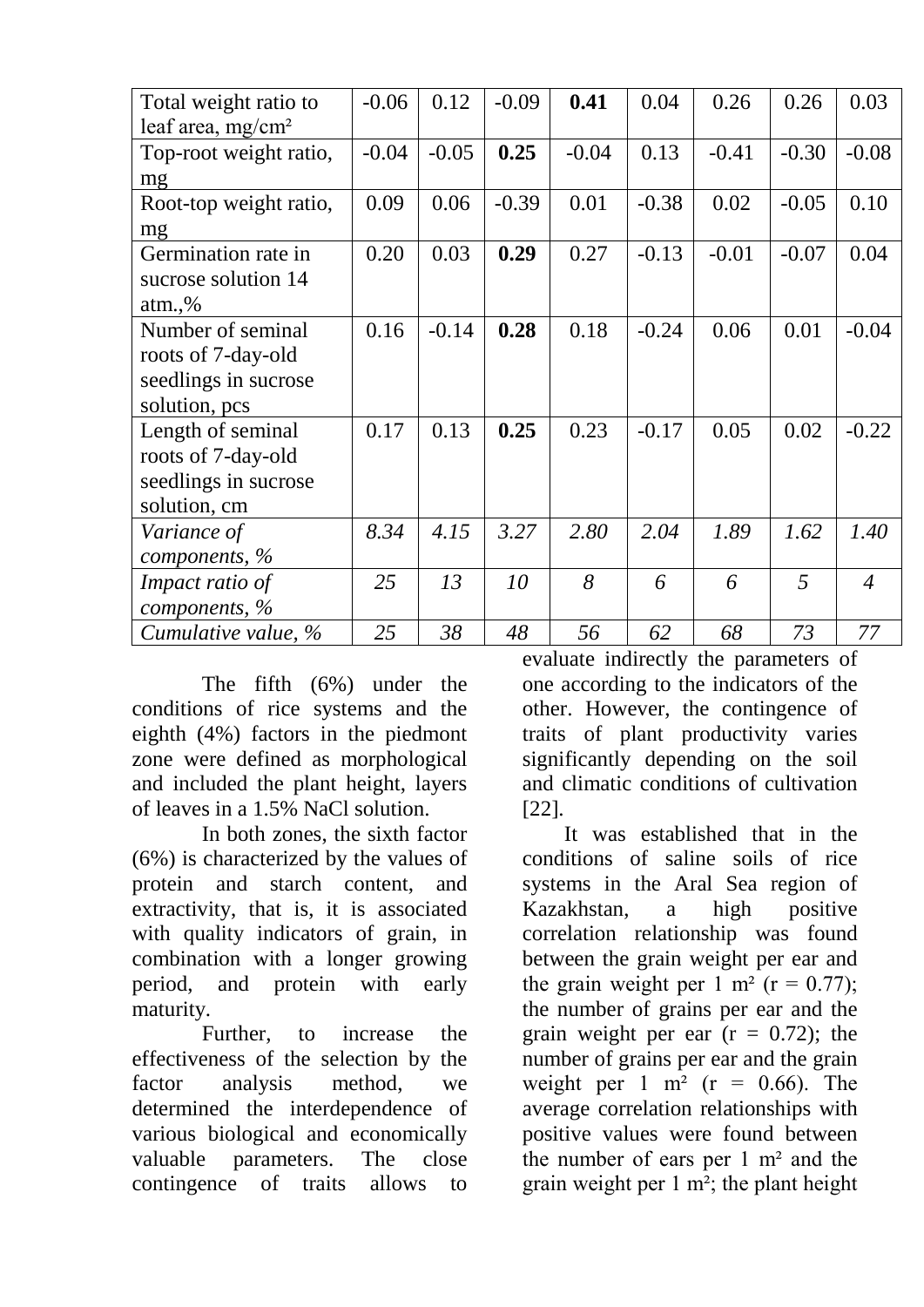and the number of grains per ear (figure).

In the piedmont zone of the Almaty region, a similar picture is observed in the contingence of production traits, but productivity

depends largely on 1000-grain weight, which has a significantly high positive correlation  $r = 0.80$  (number of grains per ear) and  $r = 0.83$  (grain weight per ear).



Figure - Correlation coefficients between production and morpho-biological traits of spring barley in various soil and climatic conditions of Kazakhstan A-Kyzylorda region; B- Almaty region:

1-number of ears per 1 m², 2-plant height, 3- upper internode length; 4-ear length; 5-number of grains per ear; 6- grain weight per ear; 7-1000-grain weight; 8-grain weight per 1 m<sup>2</sup>, 9-germination rate in saline solution; 10-total weight of 14-dayold seedlings; 11-seminal root length

*Note: critical r values at 99% significance level = 0.39*

Statistical analysis of the data has shown that the studied variety samples according to the "number of grains per ear" and "grain weight per ear" traits demonstrate a consistently high positive correlation relationship, regardless of the years of study and their cultivation areas. In this regard, the "number of grains per ear" trait can be used as the main factor in increasing crop yields in adverse ecosystems of the Aral Sea region of Kazakhstan.

In both zones, according to the results of studying the correlation of 21 traits according to growth indicators at the early stages of ontogenesis under saline (1.5% NaCl) and drought (15% sucrose solution) conditions, the most informative traits were the germination rate, the total weight of 14-day-old seedlings and the seminal root length having an average positive correlation with the 1000-grain weight.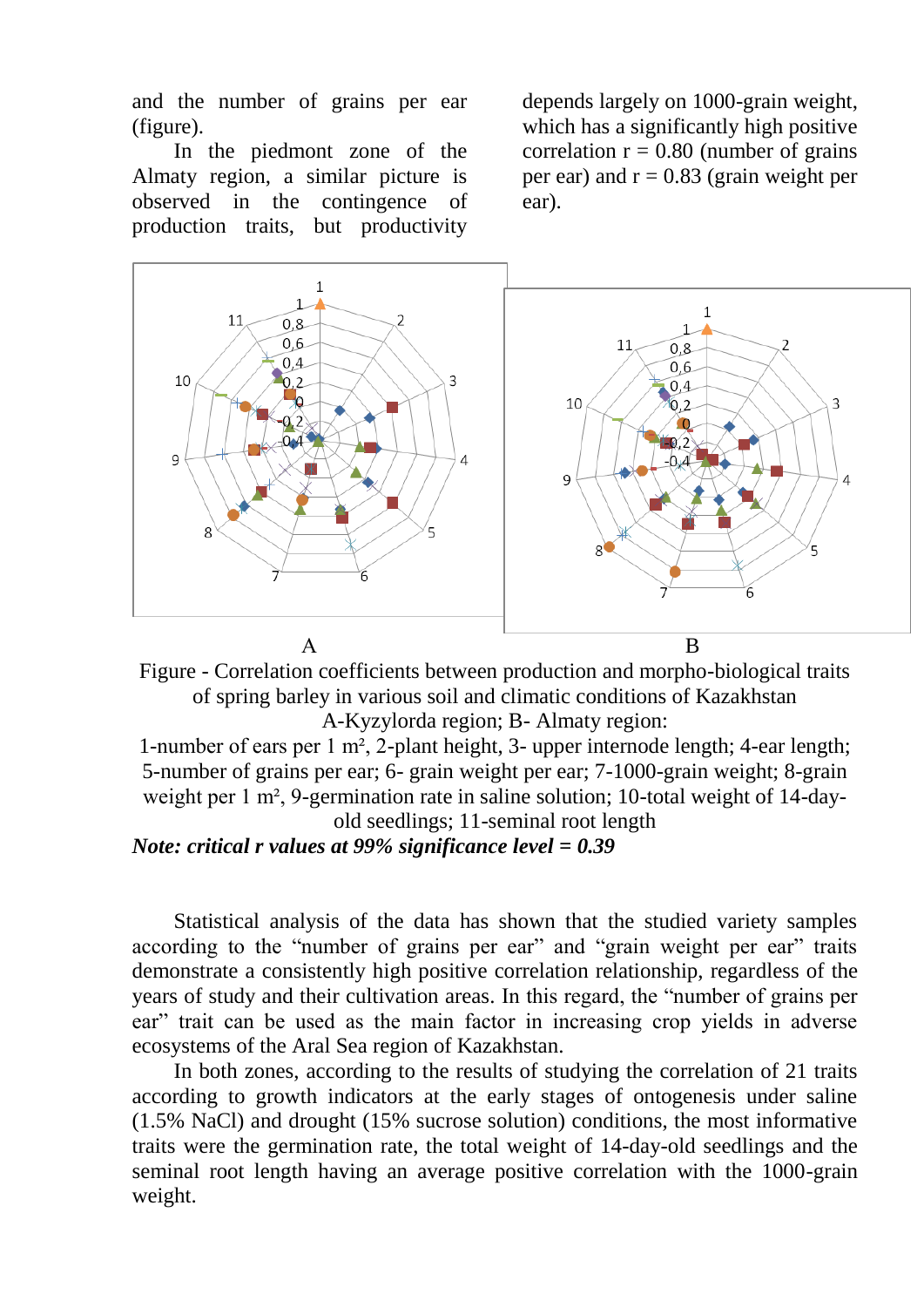# **Conclusion**

Thus, the presented research results confirmed the dominant importance of adaptive reactions for the normal growth and development of barley in the environmental conditions of Kazakhstan. The selection of barley for adaptability is especially relevant in the conditions of the Aral Sea region of Kazakhstan, where salinity and drought are the main limiting environmental factors. The most adaptively valuable traits include the germination rate under saline conditions, the total weight of 14 day-old seedlings, the number and length of seminal roots of seedlings. Of the production traits, the number of grains per ear, grain weight per ear and protein content in combination with early maturity are most significant.

# **References**

- 1. Acreche M.M., Briceño-Félix G. , J.A. Martín Sánchez, G.A. Slafer (2008) Physiological bases of genetic gains in Mediterranean bread wheat yield in Spain Eur. J. Agric., 28, p. 162-170 https://doi.org/10.1016/j.eja.2007.07.001
- 2. Halla А.J, Richard A. (2013) Prognosis for genetic improvement of yield potential and water-limited yield of major grain crops. Field Crops Research, Volume 143, Pages 18-33 https://doi.org/10.1016/j.fcr.2012.05.014
- 3. F.Ewerta F., Rounsevellb M.D.A., Reginsterb I., M.J.Metzgera, R.Leemansc. (2005) Future scenarios of European agricultural land use: I. Estimating changes in crop productivity. Agriculture, Ecosystems & Environment, Volume 107, Issues 2–3, Pages 101-116 https://doi.org/10.1016/j.agee.2004.12.003
- 4. Cozzolino D., Allder K., Roumeliotis S., Eglinton J. (2012) Feasibility study on the use of multivariate data methods and derivatives to enhance information from barley flour and malt samples analysed using the Rapid Visco Analyse. Journal of Cereal Sciencemr, Volume 56, Issue 3, Pages 610- 614 https://doi.org/10.1016/j.jcs.2012.07.004
- 5. Ramazan AYRANCI Yield performances of winter wheat (t. aestivum) genotypes improved for dry environmental region of Turkey (2020) Volume 25 , Issue 1, Pages 74 – 82 https://doi.org/10.17557/tjfc.664891
- 6. R.C. Yang (2010) Towards understansing and use of mixed-model analysis of agricultural experiments. Can J Plant Sci, 90 (5) pp. 605-630 https://doi.org/10.4141/CJPS10049
- 7. Peter J. Bradbury, Zhiwu Zhang, Dallas E. Kroon, Terry M. Casstevens, Yogesh Ramdoss, Edward S. (2007) TASSEL: software for association mapping of complex traits in diverse samples. Bioinformatics, Volume 23, Issue 19, Pages 2633–2635 https://doi.org/10.1093/bioinformatics/btm308
- 8. Bayer MM, Rapazote-Flores P, Ganal M, Hedley PE, Macaulay M, Plieske J. (2017) Development and evaluation of a barley 50k iSelect SNP array. Front. Plant Sci. 8:1792. https://doi.org/10.3389/ fpls.2017.01792 PMID: 29089957
- 9. P. Golinski, Z. Kacmarek, I. Kiccana, H. Wisniewska, P. Kaptur, M. Kostecki, J. Chelkowski (2002) Fusarium head blight of common Polish winter wheat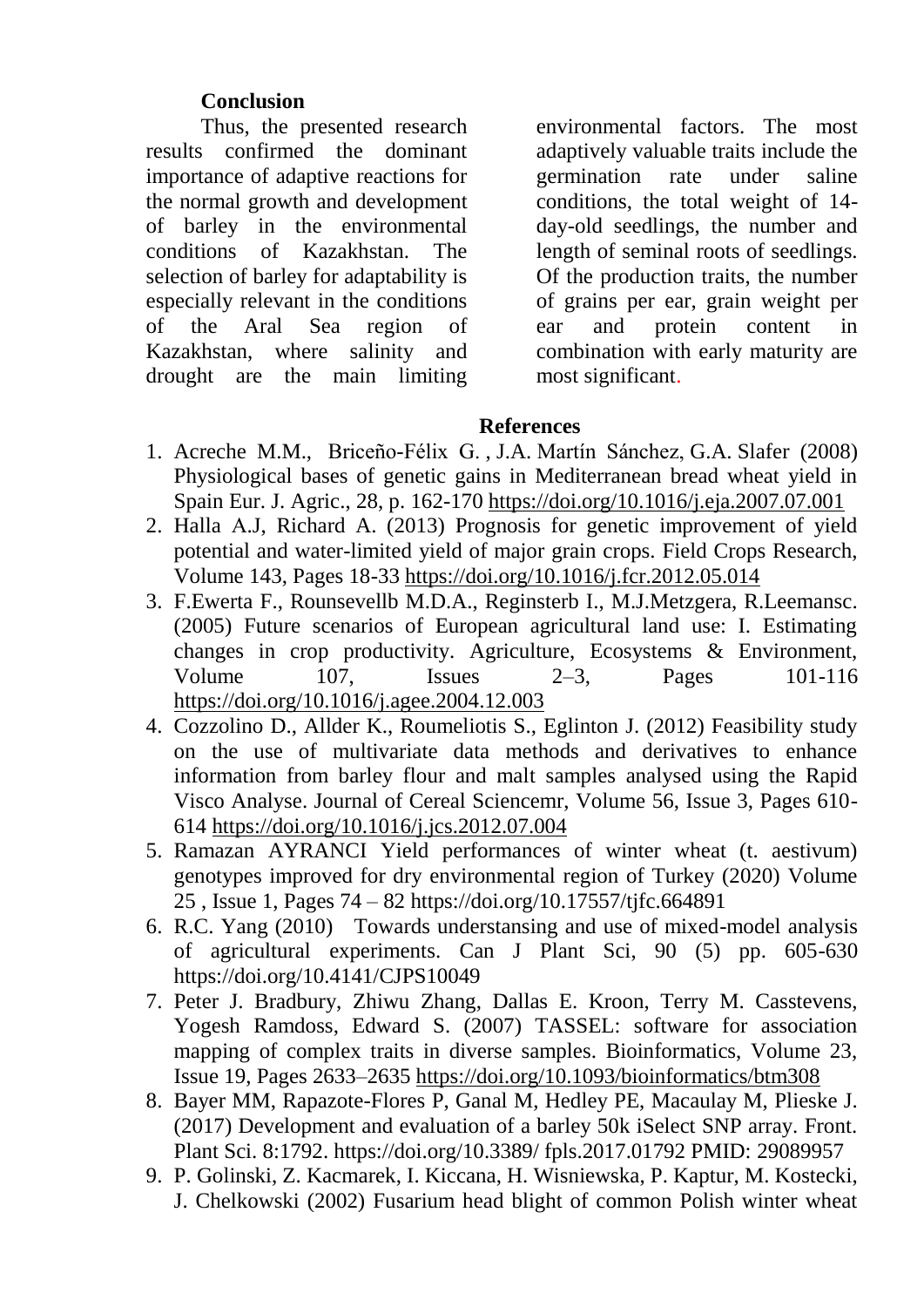cultivars: Comparison of effects of Fusarium avenaceum and Fusarium culmorum on yield components. J Phytopathol, 150 (3), pp. 135-141 https://doi.org/10.1046/j.1439-0434.2002.00723.

- 10.S. Sanogo, X.B. Yang (2004) Overview of selected multivariate statistical methods and their use in phytopatholgical research Phytopathology, 94 (9), pp. 1004-1006 https://doi.org/10.1094/PHYTO.2004.94.9.1004
- 11.Karimizadeh R., Asghari A., Chinipardaz R., Sofalian O., Ghaffari A. (2016) Determining yield stability and model selection by ammi method in rain-fed durum wheat genotypes. Turk J Field Crops, 21(2), p. 174-183 https://doi.org/10.17557/tjfc.17390
- 12.Turuspekov, Y., Sariev, B., Chudinov, V., Sereda, G., Tokhetova, L., Ortaev, A. (2013). Genotype x environment interaction patterns for grain yield of spring barley in different regions of Kazakhstan. Genetika, 49(2), Pages 224– 234. https://doi.org/10.7868/S0016675813020124
- 13.Almerekova, S., Sariev, B., Abugalieva, A., Chudinov, V., Sereda, G., Tokhetova, L., Turuspekov, Y. (2019). Association mapping for agronomic traits in six-rowed spring barley from the USA harvested in Kazakhstan. PLoS ONE, 14(8). https://doi.org/10.1371/journal.pone.0221064
- 14. Nayak P., Kumar A., Elssa M., Sharat P., Pradhan K. (2018). Application of Statistical Tools for Data Analysis and Interpretation in Rice Plant Pathology/ Rice Science, Volume 25, Issue 1, Pages 1-18 https://doi.org/10.1016/j.rsci.2017.07.001
- 15.Analysis of plants by growth indicators at the initial stages of ontogenesis // Methodological instructions of the All-Union Institute of Plant Production (N. I. Vavilov all-Russian institute of plant genetic resources), Leningrad, 1989 - 18 p.
- 16.Guidelines for the study of the world collection of barley and oats / VASHNIL, All-Russian Research Institute of Plant Production named after N. I. Vavilova; [Comp. M. V. Lukyanova and others.]. - 3rd ed., Recycled. - L.: VIR, 1981. - 31 p. https://search.rsl.ru/ru/record/01001053835
- 17.Mahalinga R. 2017. Phenotypic, physiological and malt quality analyses of US barley varieties subjected to short periods of heat and drought stress. Journal of Cereal Science, Volume 76, Pages 199-205 https://doi.org/10.1016/j.jcs.2017.06.007
- 18.Teunis J. Dijkman, Morten Birkved (2017) Environmental impacts of barley cultivation under current and future climatic conditions// Journal of Cleaner Production, Vol.140, P. 644-653 https://doi.org/10.1016/j.jclepro.2016.05.154
- 19.Wu D., Zhang G. (2016) Exploration and Utilization of salt-tolerant barley germplasm exploration// Identification and Utilization of Barley Germplasm, P. 75-113. https://doi.org/10.1016/B978-0-12-802922-0.00004-2
- 20.Tokhetova L.A., Tautenov I.A., Zelinski G.L. ( 2017) Demesinova A.A. Variability of main quantitative traits of the spring barley in different environmental conditions. Ecology, Environment and Conservation, Vol 23, Issue 2, Page 1093-1098 http://www.envirobiotechjournals.com/articl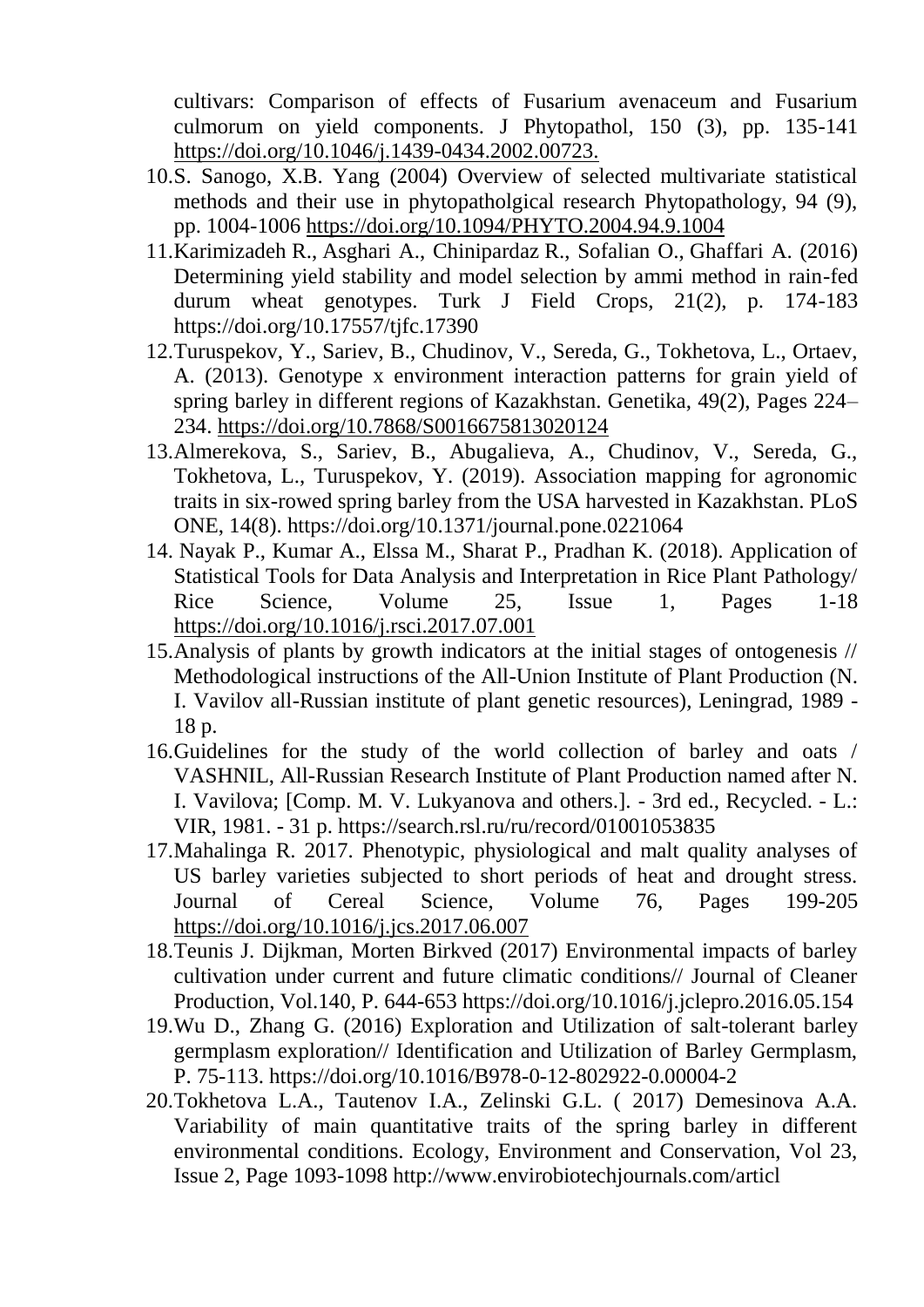- 21. Abera, Kiflu Tarekegn (2009) Agronomic evaluation of Ethiopian barley (Hordeum vulgare L.) landrace populations under drought stress conditions in low-rainfall areas of Ethiopia. Second cycle, A2E. Uppsala: SLU, Swedish Biodiversity Centre http://urn.kb.se/resolve?urn=urn:nbn:se:slu:epsilon-8-315
- 22.Szulczewski W., Żyromski A., Biniak-Pieróg M., Machowczyk A. (2010) Modelling of the effect of dry periods on yielding of spring barley. Agricultural Water Management, Volume 97, Issue 5, Pages 587-595 https://doi.org/10.1016/j.agwat.2009.12.004

# **ӘР ТҮРЛІ ЭКОЛОГИЯЛЫҚ ЖАҒДАЙЛАРҒА БЕЙІМДЕЛУ ҮШІН ЖАЗДЫҚ АРПАНЫҢ СЕЛЕКЦИЯСЫНДА КӨП ӨЛШЕМДІ ФАКТОРЛЫҚ ТАЛДАУДЫ ҚОЛДАНУ**

*Тохетова Л. А., а-ш.ғ.д, доцент Ахмедова Г. Б., докторант Ақжүніс Р.А. магистрант КЕАҚ «Қорқыт Ата атындағы Қызылорда университеті», 120014, Қызылорда қаласы, Әйтеке би көшесі 29a, E-mail: lauramarat\_777@mail.ru*

# **Түйін**

Әр түрлі экологиялық және географиялық тегі бойынша шыққан арпаның 155 үлгісінің (Hordeum vulgare L.) сандық және морфобиологиялық сипаттамаларын көп факторлы дисперсиялық талдау арқылы құнды белгілер анықталды, оларға тұздану кезіндегі өну қарқындылығы, 14 күндік көшеттердің жалпы массасы, ұрық тамырларының саны мен ұзындығы жатады. Өнімділік белгілерінің ішінде масақтың дәндер саны, масақтың дән массасы, ақуыз мөлшері және ерте пісуі қасиеті маңызды болып табылады. Статистикалық талдаулар арқылы зерттелген сортүлгілерде масақтағы дәндер саны және масақтағы дән салмағы арасында тұрақты жоғары оң корреляциялық байланысы анықталды. Осыған байланысты Қазақстандық Арал өңірінің қолайсыз экожүйелерінде «масақтағы дәндер саны» белгісін өнімділікті арттырудың маңызды факторы ретінде пайдалануға болады.

**Кілттік сөздер:** арпа, өзгергіштік, тұздану, құрғақшылық, таңдау, бейімделу параметрлері, корреляция.